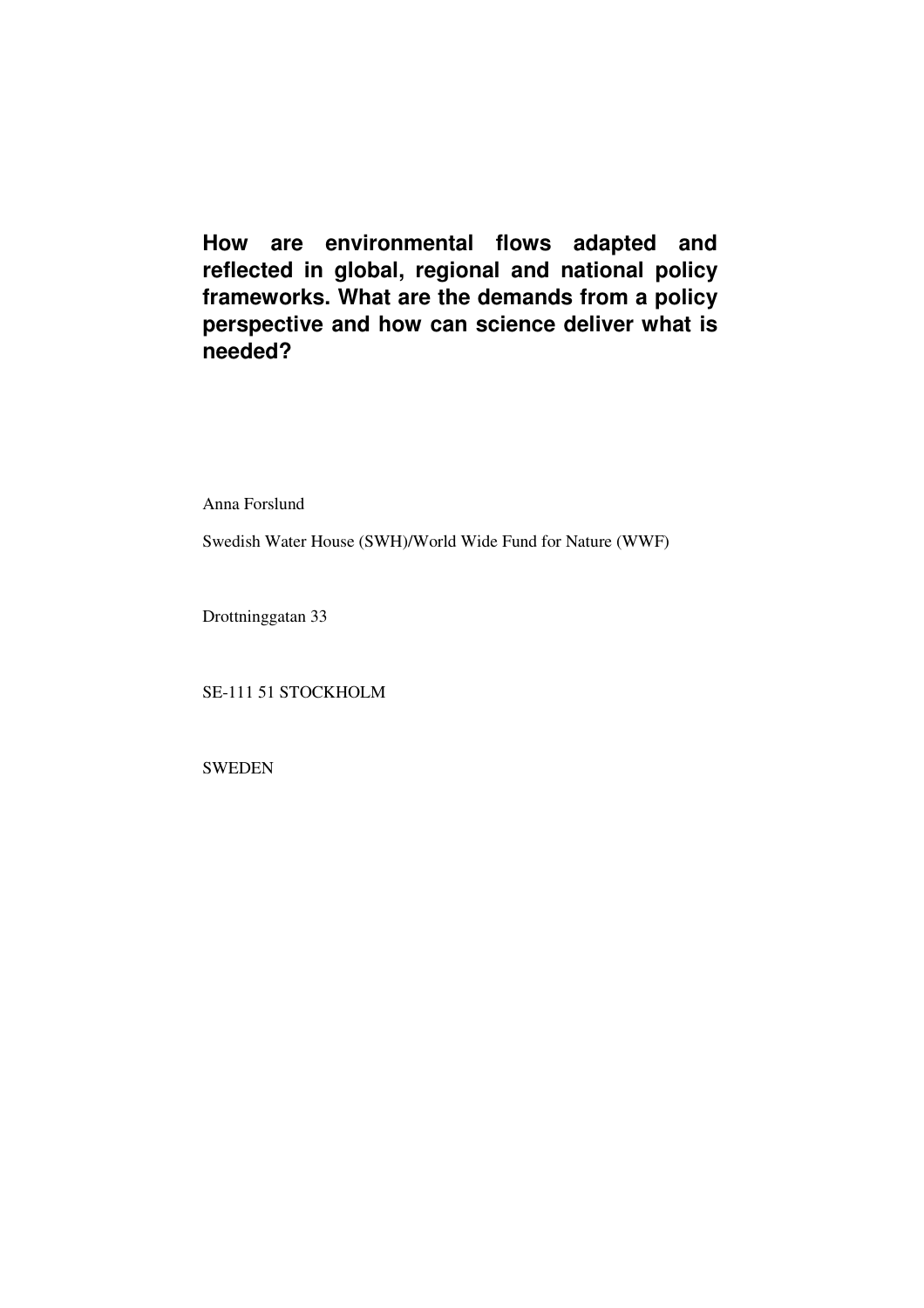## **1. Introduction**

Today many of the world's rivers are suffering from over-abstraction and parts of the world's greatest rivers are completely dry for periods of time. According to the Millennium Ecosystem Assessment freshwater ecosystems are declining at a fast rate and with them the ecosystem services they provide. The total value of freshwater ecosystem services, e.g. production of fish, retention of groundwater and climate regulation, can be hard to estimate but surveys done by Costanza et al (1997) estimates on values up to \$ 5 trillion annually. It is now well established that freshwater ecosystems are of high value and extremely important in many parts of the world (Millennium Ecosystem Assessment 2005). About 50% of inland water systems have been lost during the twentieth century. Revenga et al (1998) estimated that 60% of the world's rivers are fragmented and today only 21 rivers longer than 1,000 km remain that retain a connection to the sea (WWF 2006). The over abstraction and fragmentation of water poses major social, economic and environmental challenges (Millennium Ecosystem Assessment 2005).

Environmental Flows can be defined as "*the water regime provided within a river, wetland or coastal zone to maintain ecosystems and their benefits*" (Dyson et. al 2003). The science of environmental flows is relatively new and the concept has developed during the last decades and provides a useful tool to balance the needs of the environment and other users in a river basin. The practical implementation of environmental flows includes doing an environmental flow assessment (EFA) and different methods have developed to estimate the specific flow regime for a defined ecological status. The first EFA:s mainly focused on single fish species but methods have developed into taking a holistic approach which includes assessment of the flow requirements of the whole ecosystem (Tharme 2003). Today it is argued that Environmental Flows should be a key element of Integrated Water Resources Management (IWRM) (Dyson et al 2003). An important part of IWRM is about balancing water between different users *"in order to maximize the resultant economic and social welfare in an equitable manner without compromising the sustainability of vital ecosystem*" (GWP 2000). IWRM entails finding the balance between different users and between short time and long time sustainable use of water. Estimating and securing environmental flows can provide the tools to make those important trade offs (Koorsgard 2006).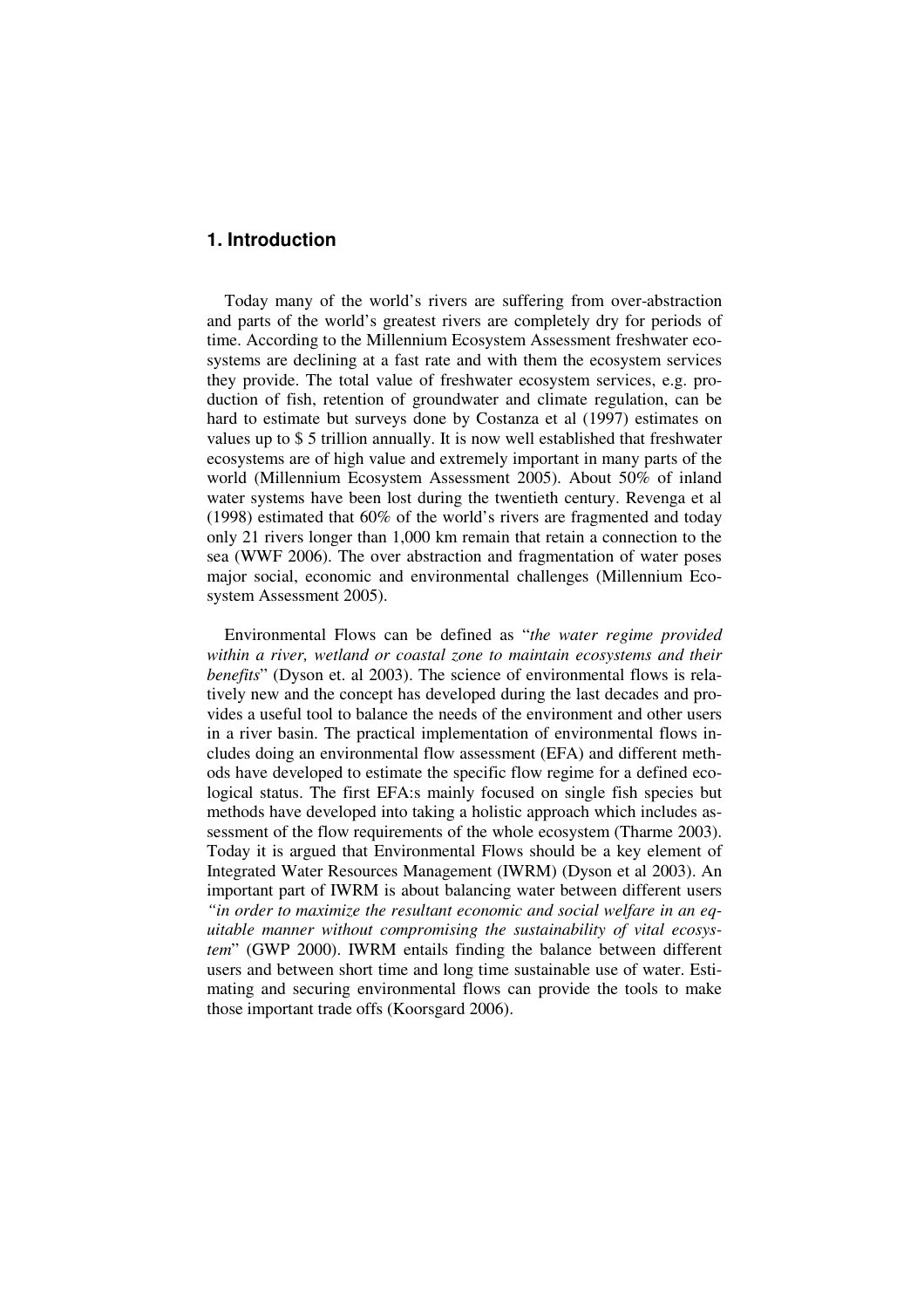Despite the growing recognition of the value and importance of environmental flows, assessment of flow requirements to sustain environmental needs still has a low priority in water management (Revenga et al 2000). A survey in 2004 stated that a major obstacle for implementation is lack of understanding among stakeholders for the socio-economic cost and benefits associated with its implementation and a lack of political will (Moore 2004).

To bridge the gap between knowledge and implementation, there is a need to raise awareness among politicians and water lawyers, as well as the other way around; a need for scientists and water professionals to analyze the socio-economic and political agenda and thereby being able to create a momentum for increased implementation (World Water Assessment Programme 2006).

This paper will outline some of the international and national water policies that reflect environmental flows, and which can be useful when developing advocacy strategies for the implementation of environmental flows. Three critical steps will be described and suggested as of paramount importance for scientists and water managers when advocating for the implementation of environmental flows*.*

## **2. Defining environmental flows**

A range of environmental flows methods have been developed in various countries and a global review in 2003 revealed the existence of 207 individual methodologies (Tharme 2003). The different methods can be classified in four categories, look-up tables, desk top analysis, functional analysis and habitat modeling (Acreman and Dunbar 2004), and the type of method used will depend on a range of aspects such as time, money and available experts.

Regardless of what methods are used some overall key factors can be identified as important when embarking on a road to provide for environmental flow. The very first step should be to take an informed, negotiated decision (on a river basin scale) on the level of environmental flows. The degree of "good health" and what environmental values to secure need to be societal choices and will vary from country to country and region to re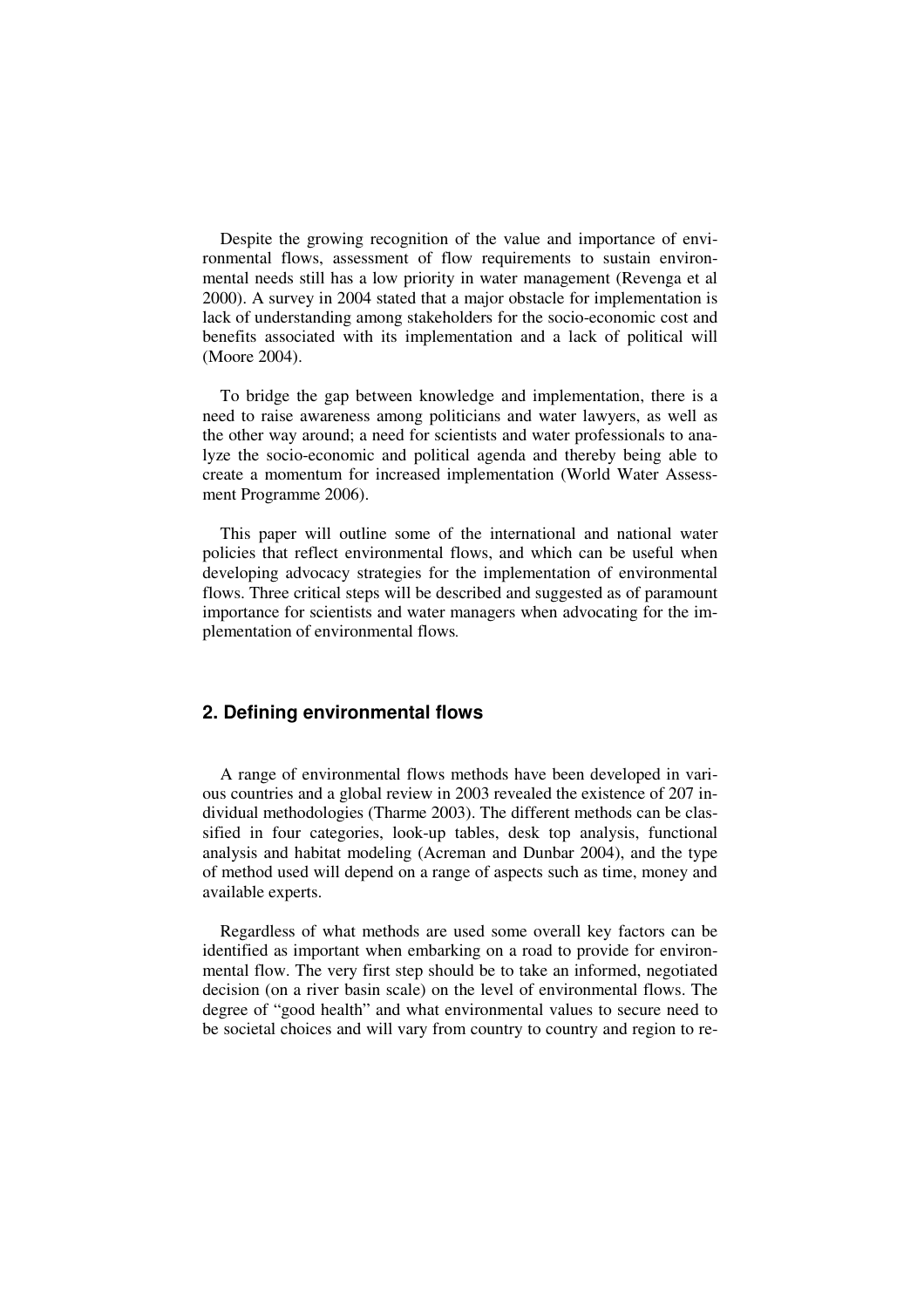gion. In some regions it will be possible to preserve the river in a pristine condition while in other areas it needs to be a trade-off between other water use needs (Dyson et al 2003). However a participatory process is important when agreeing on what to preserve and also to gain the support needed for later implementation. A survey in the Murray Darling Basin found that 95% of those surveyed supported the principal of environmental flows, but without the community actively engaged it dropped to less then 40% (Murray Darling Discussion paper, cited in Scanlon 2002). Some regional and national water policies address the need of participatory process when planning and agreeing on a vision on river basin scale. One of the core principals in IWRM is a participatory approach, and real participation only takes place when stakeholders are part of the decision making process (GWP 2000). The Water Framework Directive specifies that the Member States shall encourage the active involvement of all interested parties in the implementation of the WFD and the development of river basin management plans. The European Commission has developed a set of guidance documents on public participation in relation to the water framework directive (European Commission 2002). In the implementation of the Water Framework Directive, the Ribble Basin in North West England has been recognized as an example of best practice in participatory processes. A shared vision for the basin and collaborative catchment planning has been developed (Environmental Agency 2007).

# **3. Identifying policy and legal framework which can support the implementation of environmental flows**

## **3.1 Global and national policies addressing environmental flows**

When developing a strategy for the implementation of environmental flows the first step should be to check if the country is party of any global multilateral environmental agreement. All parties to a convention have the responsibility to implement the agreed measures. Many river treaties contain provisions for the regulation of flows mainly for the purpose of navigation or electricity, however few address directly environmental flows for the protection and integrity of a river ecosystem (Scanlon and Iza 2003). Even though there are seldom unique provisions that directly address environmental flows, several international agreements have recognized the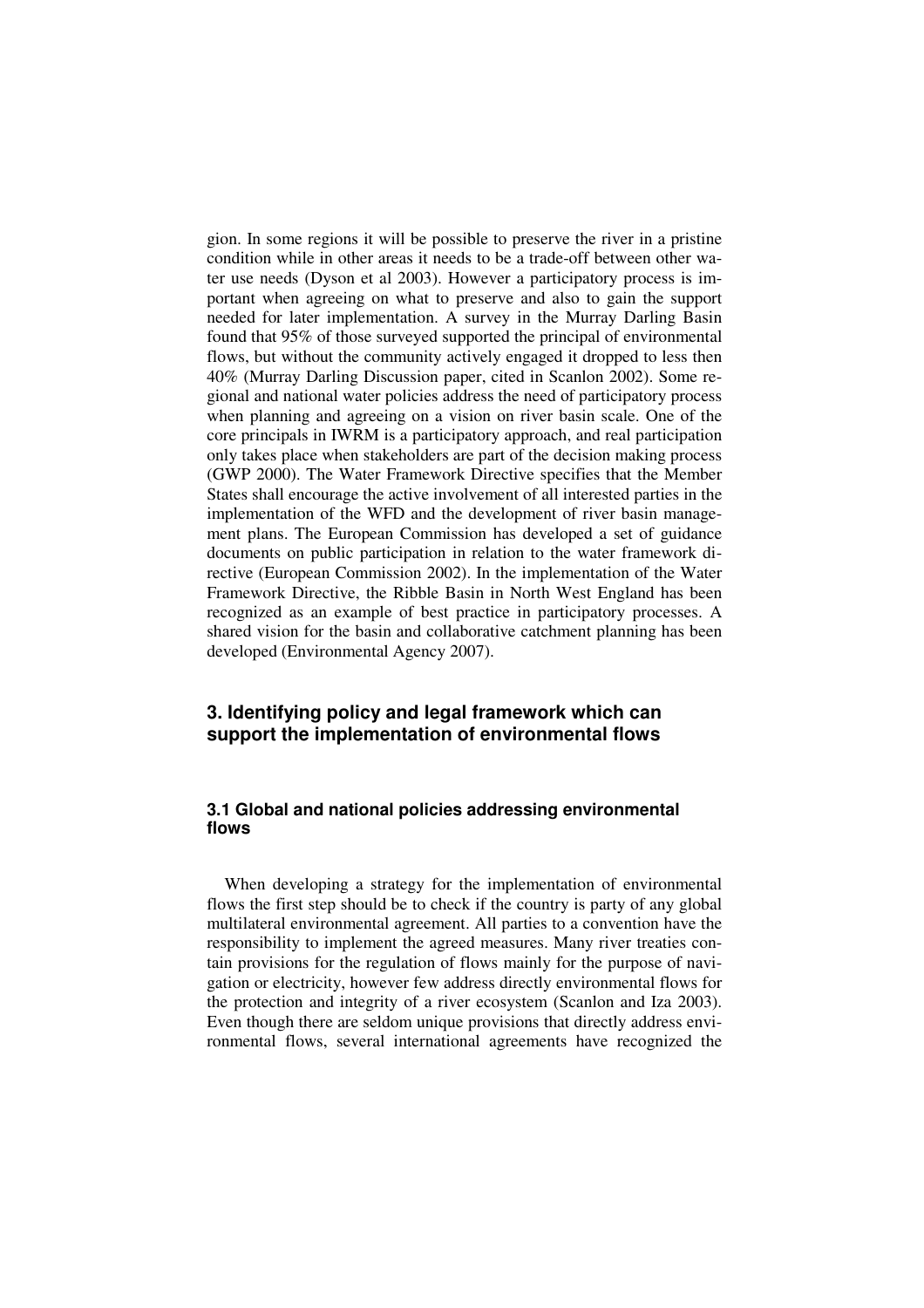need to protect and restore freshwater ecosystems (Dyson et al 2003, Katz 2006), and providing for environmental flows will be an important measure when working to restore and protect those freshwater ecosystems.

Three global river agreements are of relevance to environmental flows (Iza 2004)

- United Nations convention on the Law of Non-navigational Uses of International Watercourses - UN Convention, (UN General Assembly 21 May 1997)
- Convention relating to the Development of Hydraulic Power affecting more then one State and Protocol of Signature (UN General Assembly, 1923)
- Convention and Status on the Regime of Navigable Waterways of International Concern (Barcelona, 20 April 1921)

The UN Convention is of particular interest when it comes to environmental flow. It is the only global treaty that addresses rivers in purposes other than navigation, and it applies to transboundary freshwater systems, i.e. major watercourses, their tributaries, connected lakes and aquifers, accommodating competing users across international boarders (Loures and Dellapenna 2007). It aims to open up a framework of co-operation for the contracting parties regarding shared water resources and to give effective means to prevent and resolve water conflicts, including considering environmental conservation in the allocation of transboundary waters (Katz 2006). The provisions of utilizing the international watercourses in an "equitable and reasonable manner" and "the prevention of harm to other riparian states" are the cornerstones of the Convention. A failure to provide an adequate flow could be argued as being incompatible with the provision of the equitable and reasonable use of the water courses, and moreover, doing an environmental flows assessment could be a tool to determine the meaning and definition of "equitable utilization" (Scanlon and Iza 2003). The key argument for environmental flows can be found in Article 20, requiring the protection of ecosystems of international watercourses, combined with Article 5(1), which determines that an equitable and reasonable use of international watercourses must be consistent with its protection. These provisions imply that minimum environmental flows will have to be taken into account in the equitable and reasonable use of these resources (Tanzi and Arcari 2001).

The Convention still needs the ratification of 19 parties to enter into force (http://untreaty.un.org). Once ratified, it will constitute an important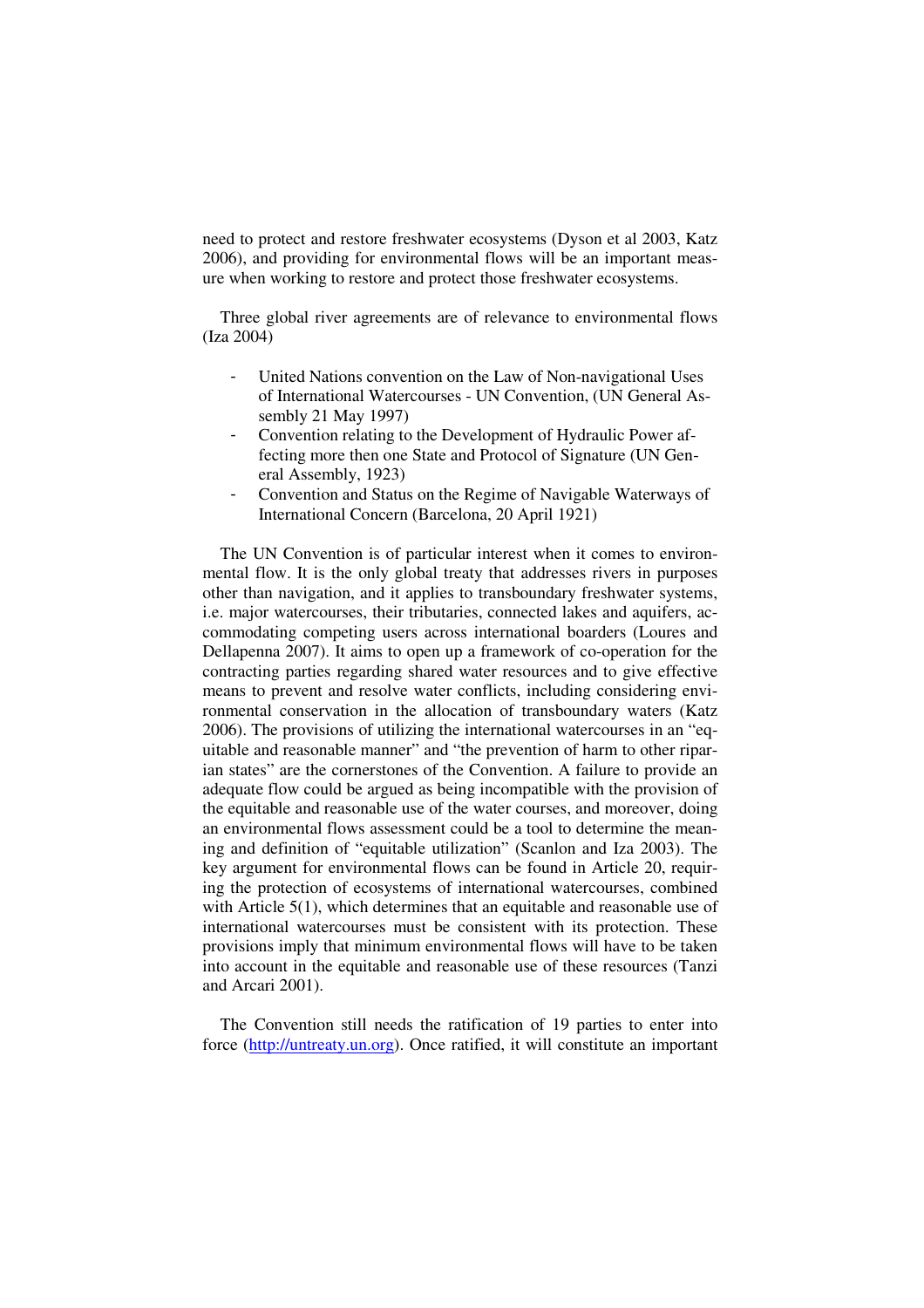convention providing a forum for dialogue on international management of shared water resources. It could provide the appropriate and necessary legal response for IRWM and the implementation of environmental flows.

*The Convention relating to the Development of Hydrological Power* obligates countries to enter negotiations with riparian states when planning for a Hydrological power project. *The Barcelona Convention regulates* States to refrain from all measures likely to affect the navigability of a water ways in any negative way (Iza 2004).

Several non-river treaties have recognized the need to protect freshwater ecosystems. The Convention on Wetlands of International Importance especially as waterfowl habitat, *the Ramsar convention*, is of special importance to environmental flows. When adopted, the primary objective of the Convention was to conserve the wise use of wetlands to provide habitat for waterbirds. The convention obliged parties to consider "the fundamental ecological functions of wetlands as regulators of water regimes and as habitats supporting a characteristic flora and fauna, especially waterfowl" (Ramsar 1971). Since it was drafted it has been developed to also include other species as well as broader aspects of water management (Dyson et al 2003). The Convention also adopted guidelines on "the allocation and management of water for maintaining the ecological function of wetlands" and countries are encouraged to adopt measures in relation to policy and legislation, valuation of wetlands and the determination of environmental flows (Iza 2004).

The Helsinki rules, in 1994 adapted into the Berlin rules of Water resources drafted by the International Law Association. Rules are not binding but are "instructive on emerging obligations" (Dyson 2007). They acknowledge the importance of environmental flows for ecological and other instream purposes (Articles 22 and 24) (Katz 2007). Some countries are attempting to apply these principles in specific international trans-boundary agreements (see below, regional agreements and policies).

The Convention on Biological Diversity (CBD) was adopted in Rio 1992 and has today 190 parties (CBD 1992). Each Party should develop national strategies for conservation and the sustainable use of biodiversity and should be adapted in to relevant programmes and policies (Lothigius and Rönnberg Galmor 2004). The Convention has adopted guidelines encouraging parties to address measures to manage environmental flows (CBD 1992) (Dyson et al 2003).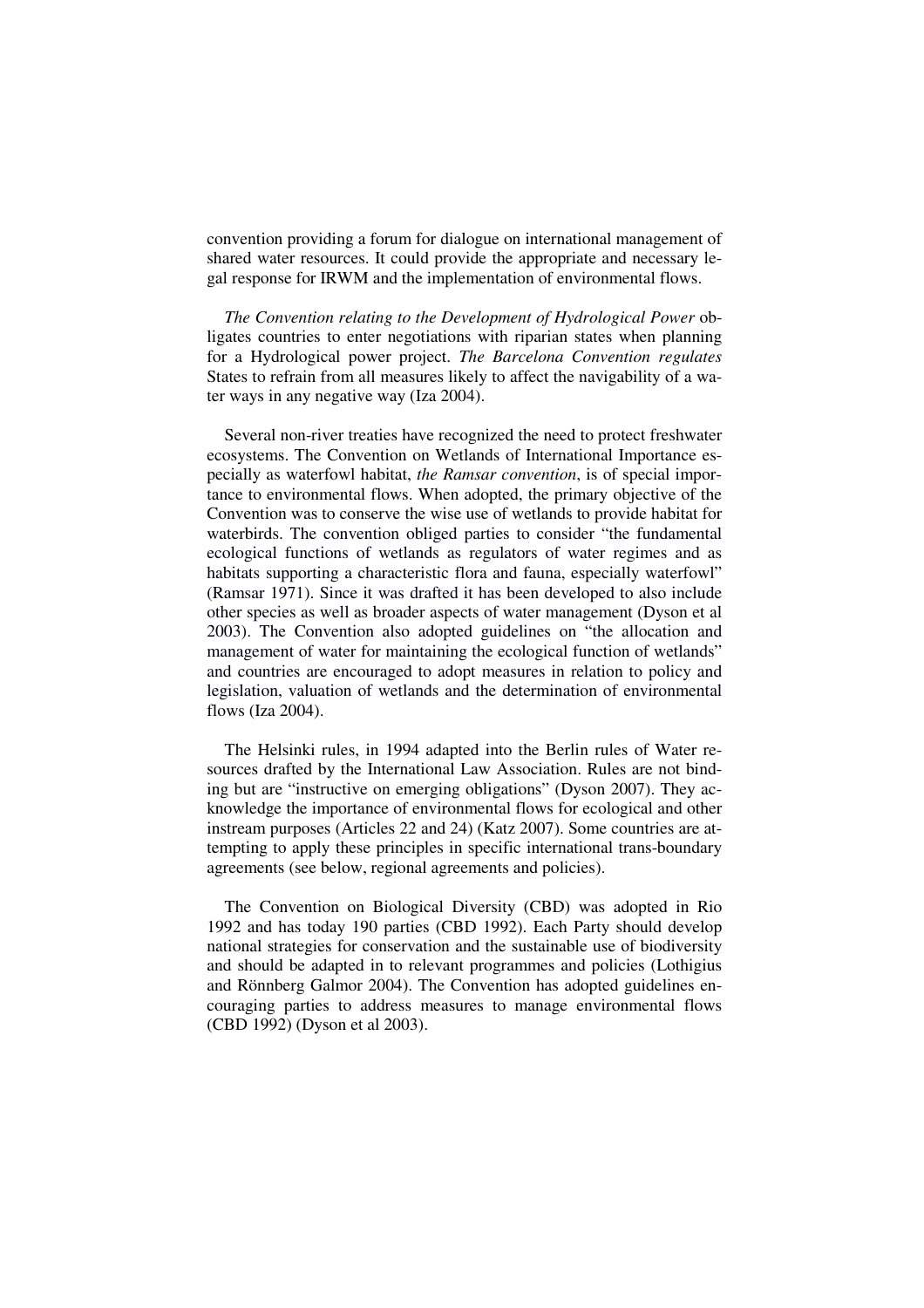Several global non-binding instruments are also important in the context of environmental flows. *The Dublin principals* have gained global support as guiding principals for Integrated Water Resources Management (IWRM) implementation and are aiming to improve water resources management. They were formulated and agreed upon at the International Conference on Water and the Environment in Dublin 1992, and they later significantly contributed to chapter 18, on freshwater resources, of *Agenda 21* which was adopted in Rio 1992. Agenda 21 is not law in a strict sense, but the agreement is still relevant to the concept of environmental flows. The importance of managing environmental flows is specially addressed through pointing out the importance of maintaining river health for human health and quality of life (Agenda 21). On the World Summit of Sustainable Development, a Plan of Implementation was agreed upon which urged countries to develop integrated water resource management plans and water efficiency plans by 2005. It included the development of national and regional strategies for IWRM, developed supporting policy instruments, improve efficient use of water and programmes for the mitigation of extreme weather events (Dyson et al 2003).

The *Millennium Development Goals* was adopted in 2000, and includes eight goals for the global agenda to cut the worlds poverty by half until 2015. The MDG:s have been described as the most comprehensive and broadly supported targets that the world has ever established (WRI 2005). The goal to reduce poverty should include efforts to safeguard and ensure ecosystem health and integrity. The Millennium ecosystem assessment highlighted that the decline of ecosystem services fall heaviest on the poor and the degradation of ecosystems often results in an immediate decline in living standards and greater poverty (WRI 2005). Ecosystem services linked to freshwater are declining in a fast rate and these services are of uttermost importance for the livelihoods of the rural poor (MEA 2005). To be able to reach the MDG:s, it is therefore important for countries to give attention to ecosystem management and sustainable use of resources when working to reduce poverty. Environmental flows can act as an important tool when balancing the needs of different users and ensuring sustainable development without jeopardizing the livelihood of rural poor.

The seventh of the eight MDG goals commits nations to "ensure environmental sustainability" with a specific commitment to integrate the principles of sustainable development into country policy and programs, and reverse the loss of environmental resources (United Nations 2000). Target 10, the second MDG environmental target, commits nations by 2015 to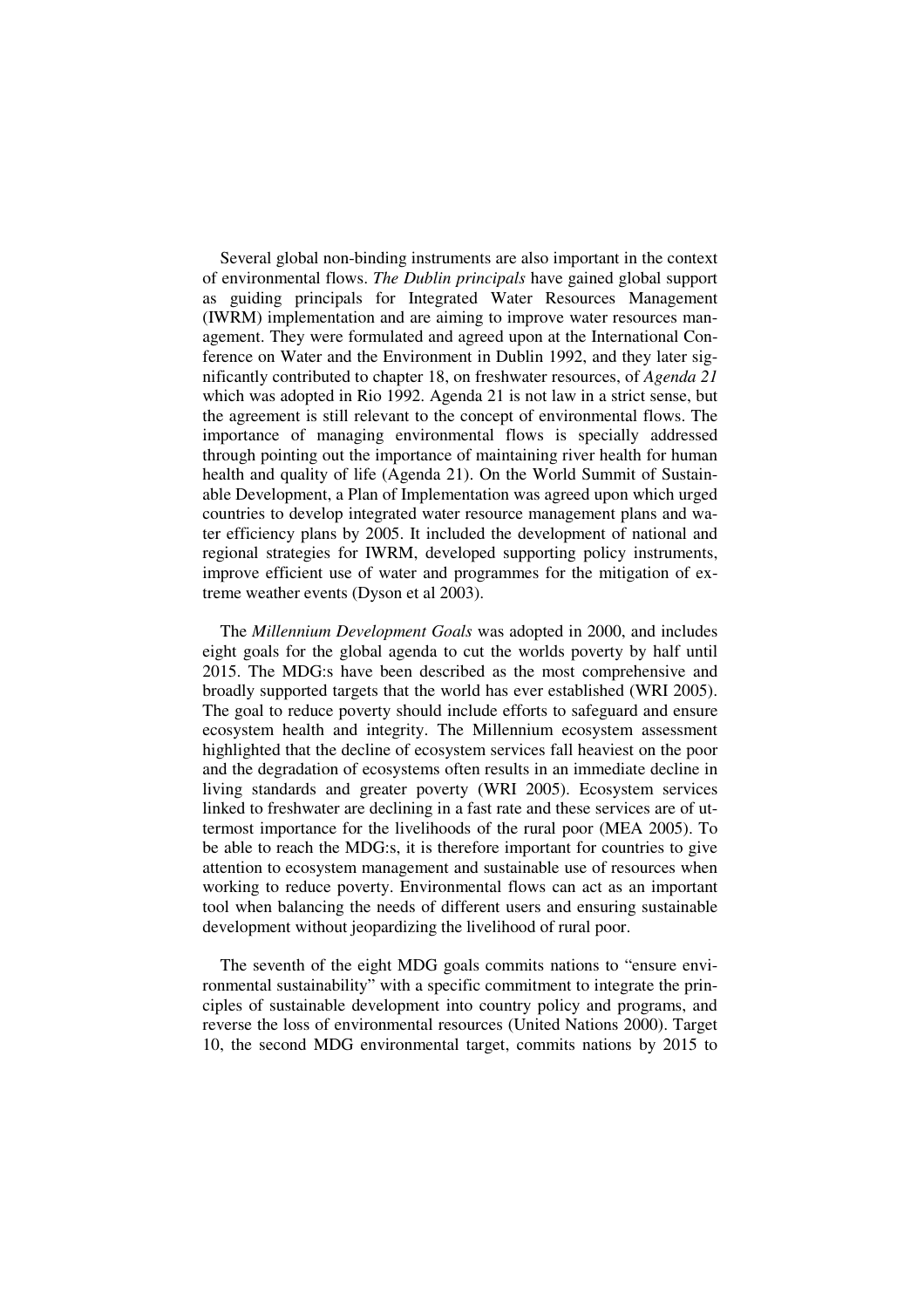halve the proportion of people without sustainable access to safe drinking water and sanitation. At the World Summit on Sustainable Development in Johannesburg, the international community created additional targets related to environmental sustainability and water, the so-called MDG Plus. Paragraph 31, "*maintain and restore fish stocks to a level that can produce a sustainable yield by 2015*" and paragraph 26 *"develop integrated water resources management water efficiency plans by 2005"* is of most importance to environmental flows (WRI 2005).

Countries seeking debt relief or loans from the World Bank or the International Monetary Fund must prepare *Poverty Reduction Strategy Papers (PRSP*) which should deal with a country's strategy and plans to reduce poverty**.** They are important when guiding different countries' efforts to reduce poverty and influencing the directions of a country's future investments. Unfortunately many PRSP:s have shown a lack of integration of ecosystem values. The environmental department of the World Bank, have conducted several studies on environmental mainstreaming within PRSP:s. The authors found that the amount of environmental mainstreaming varies widely, but that overall it constitutes an improvement in addressing environmental issues from interim to full PRSP (Bojö and Reddy 2003).

### **3.2 Regional agreements and policies**

In the European Union Water Framework Directive (WFD) all member states are required to monitor as well as take action to achieve "*good ecological status*" for all surface water bodies, or "*good ecological potential*" if designated as heavily modified. Annex V specially mentions the importance of the quantity and dynamics of water flow in rivers and other surface waters and the need to take into account natural flow conditions (Kratz 2007). Moreover, the appropriate river flow is an overall fundamental requirement for maintaining and achieving a healthy river system, and fundamentally important for achieving "good ecological status". Countries will need to develop environmental standards that reflect the maximum abstraction allowable from rivers to ensure the maintaining of healthy rivers (Acreman 2007).

The Convention on the Protection and Trans-boundary Water Courses and International Lakes (Helsinki Convention) is of relevance for environmental flows. It was negotiated under the United Nations Economic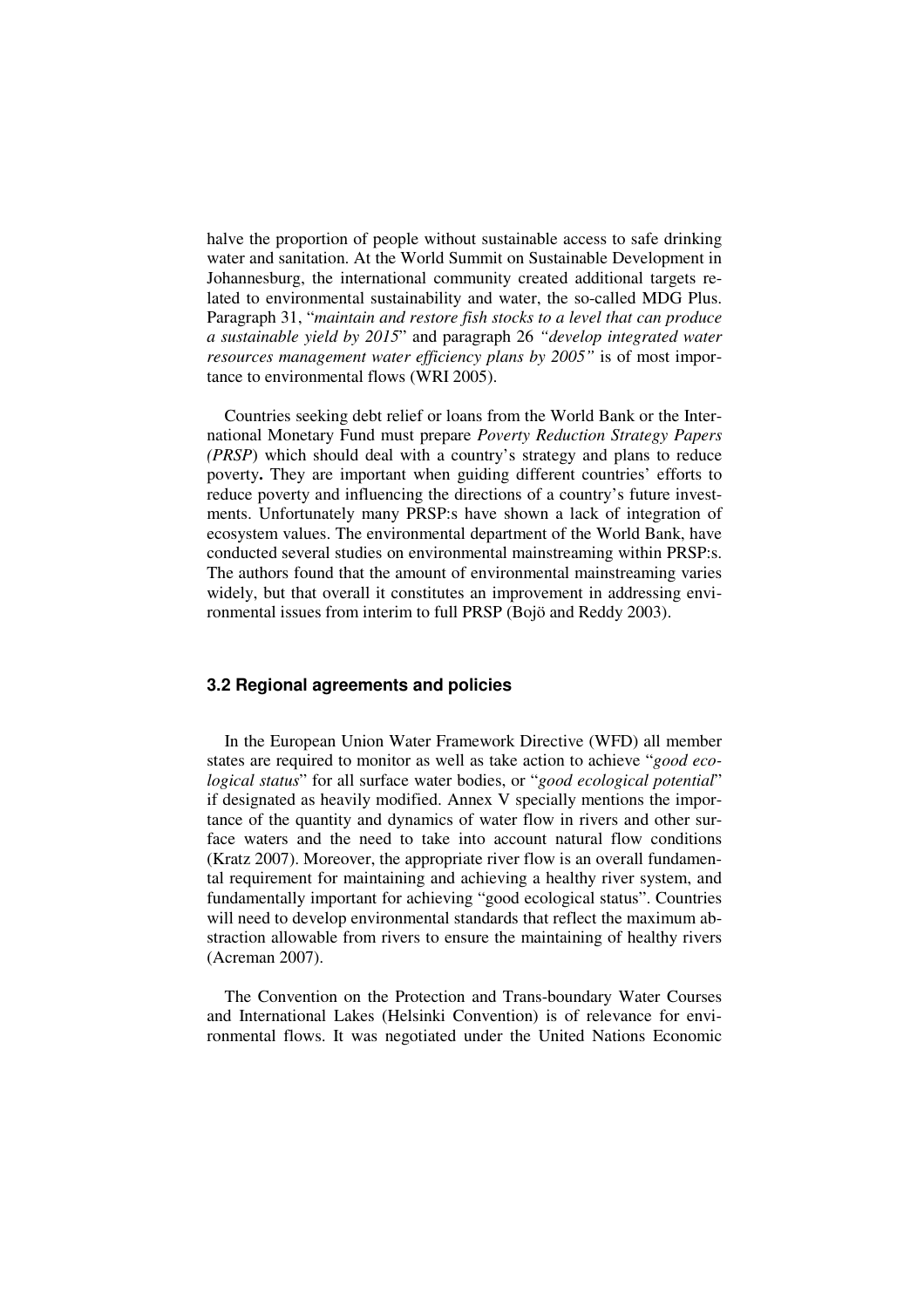Commission for Europe and has objectives to control pollution, further equitable use of trans-boundary waters, ensure sustainable use and conservation and, if necessary, restoration of transboundary waters (Dyson 2003)

Some regional agreements have attempted to apply the principals of the Helsinki rules, aforementioned, which acknowledge the importance of environmental flows. The Mekong River Agreement, signed between Cambodia, Lao PDR, Thailand and Vietnam, specifically requires minimum stream flows for the protection of ecosystems. The Agreement between Sweden and Finland concerning frontier water is also an early example on how to set up an agreement to regulate sustainable use of shared water resources (Iza 2004)

### **3.3 National water policies**

On a national level, only a limited number of countries have recognized the importance of non-consumption use of water. The South African Water National Act as well as the Australian Water Reform Framework Agreement is often outlined as progressive legislation when it comes to covering environmental flow aspects (Kratz 2006). In the South African National Act, the environment is *"regarded as an automatic (priority) allocation as the resources base upon which other user depend, and therefore separated from other water users"* (RSA 1998). The Australian Water reform endorsed in 1994, outlined that priority should be given to formalizing allocations of water entitlements, calling for the environment to be a "legitimated user of water" (Dyson 2007). A Cap was also introduced in 1995 on total diversions to limit the total extraction from the Murray-Darling Basin (Scanlon 2002).

In many cases national legislation from environmental flows still need to be established. Some examples are given below on country specific legislative techniques that have been utilized to provide for environmental flows (for a more comprehensive list see Dyson 2003.). Some countries have required the provision of minimum flow, such as Sweden and Switzerland. Countries such as the USA, Canada, Australia and Sweden have all created legal protection for free-flowing rivers. The Unites States' Wild and Scenic River Act is one example, as well as the legislation concerning the four Swedish national rivers, Kalix, Torne, Pite and Vindel River. This involves the preservation of these unique rivers in their free flowing state.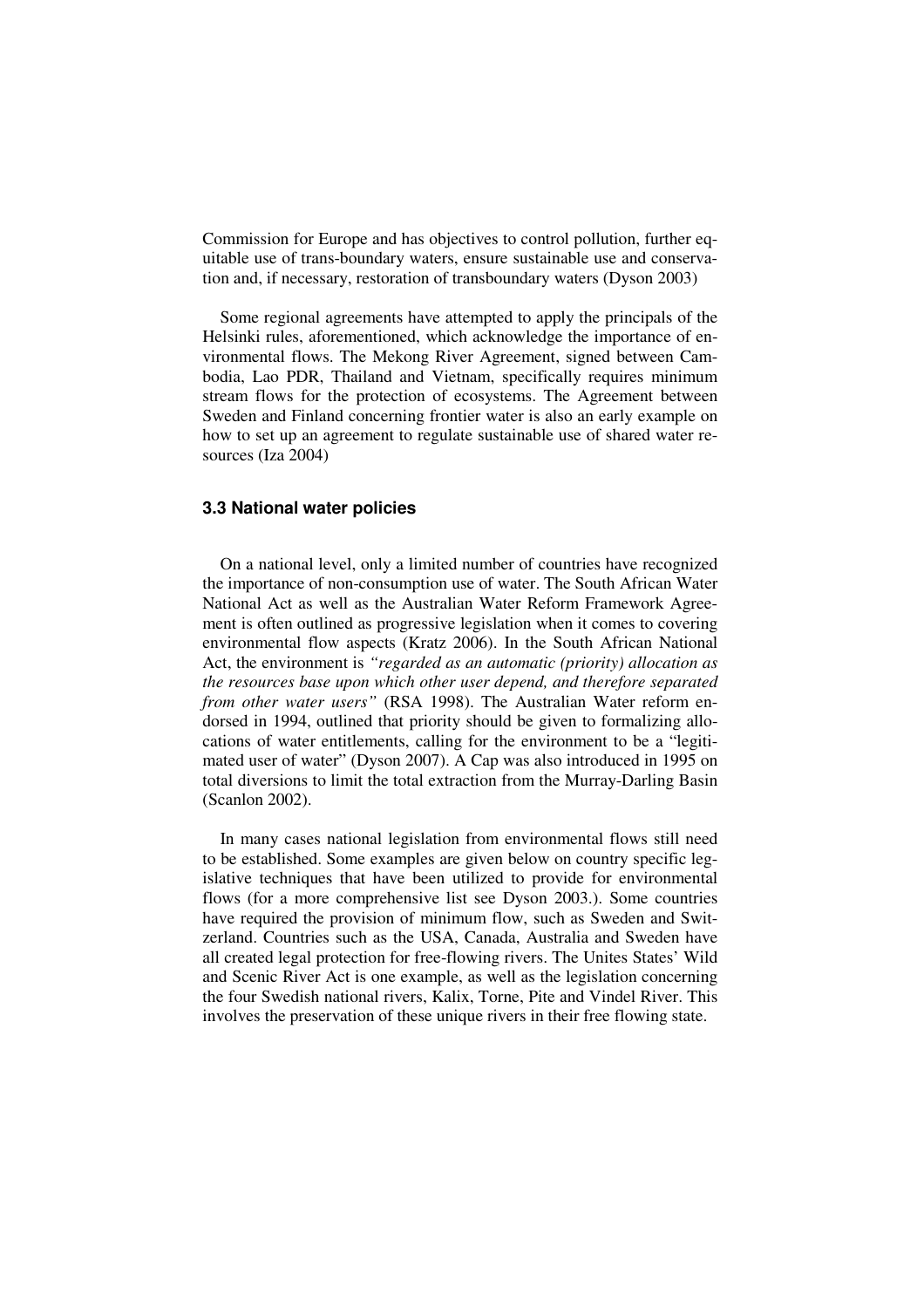## **4. Building capacity for implementation**

Many global legal instruments listed in this article can be of relevance in the context of environmental flows and can be useful when advocating for policy change to support the implementation or restoration of environmental flows. Serious attempts to manage environmental flows will not happen before a policy decision has been made to support its implementation, and working for environmental flows will need to include serious analyses on what policy or legal framework exists that can support its implementation. Guiding documents can be found on how to plan and integrate multilateral agreements (UNEP 2007), and can also be a supportive tool when trying to influence on the international arena. However although international law gives broad guidance, national law will have the most impact on flow rate (Katz 2007), and the most advocacy for environmental flows will need to happen at a national as well as a local level to enforce its implementation. Listed are some key points of importance for watermanagers and scientist when promoting and communicating environmental flows.

#### - *Understanding the problem*

Have clear understanding of the problem, the river basin that you are working in, and what the natural, but also man made, resources are (e.g. freshwater and other natural resources). Understand the socio economic context, what the main sources of income in the river basins are. Further, which are the main stakeholders and what natural resources are they dependent on. Have a clear understanding on the specific legislation you would like to influence.

#### - *Understanding the political agenda and who to talk to*

Identify what policy process that most likely can support your work and what political context lies behind this policy process. Who are the key decision makers and in what context are they working. What political tradeoff do they need to do, and understand the decision making process.

#### - *Identify partners*

It will be inevitable and necessary to involve a range of actors to create necessary engagement and momentum. A careful stakeholder analysis should be done to identify who needs to be informed and engaged in the process. Which people and groups can support the work? What local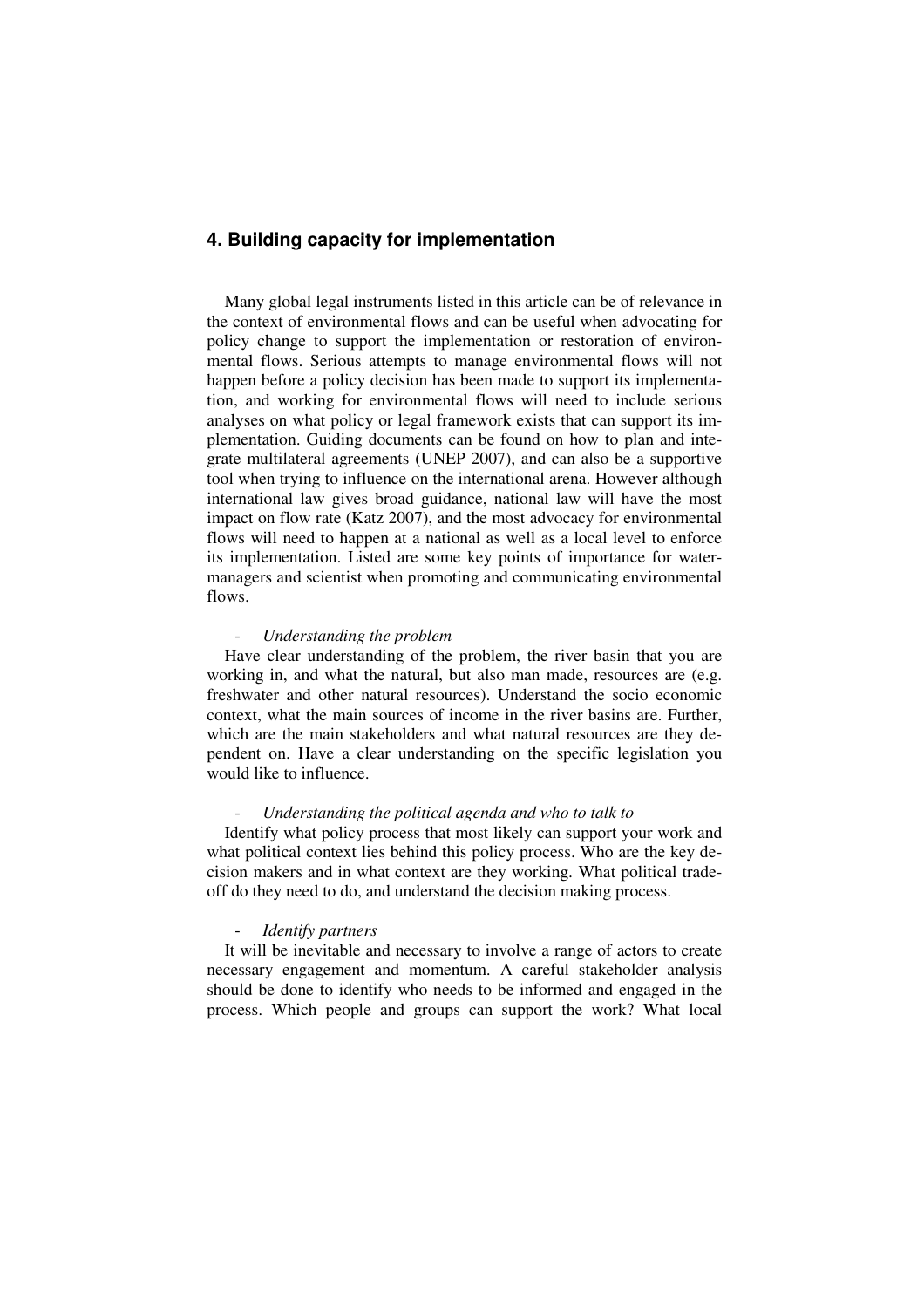groups, such as fishing or farmer associations can and should be involved in your work?

## - *Communicating your message*

Take time to develop and think through the key message. It should be simple but also include the basic information to support both future implementation and to help decision makers fully understand the problem. One of the challenges for river scientist is to help decision makers to understand the consequences of varying degrees of alteration, and what implications that will have for the environment and society (Acreman 2003). Moreover it is important to communicate and get decision makers to understand the different advantages of providing environmental flows. Decision makers need to better understand that providing for environmental flows will not only benefit the environment. A healthy functioning ecosystem will also attract investment and is thereby important for both people and the environment. (Dyson 2003, WWF 2005).

### 5. Conclusions

In September 2007, some of the world's leading experts on environmental flows gathered in Brisbane for the  $10<sup>th</sup>$  International River symposium and International Environmental Flows Conference. The symposium declaration highlighted the still urgent need to considering environmental flows. Progress has been made but much more attention is still needed. Freshwater systems are seriously impaired and degrading at an alarming rate, and there is still a need for science and policy to move closer for better recognition of environmental flows in national and global policies. This article provides a short summary of existing global and national policy frameworks that recognize environmental flows. For a more comprehensive review of legal foundations for environmental flows see, Iza 2004, Scanlon and Iza 2003 and Dyson et al 2003. It also highlights some important points to consider when advocating for environmental flow, this to support scientist and water mangers to better influence the policy agenda. Key steps include

- A thorough stakeholder analysis and involvement when agreeing on environmental flows
- Identifying global or national policy instruments that can support the implementation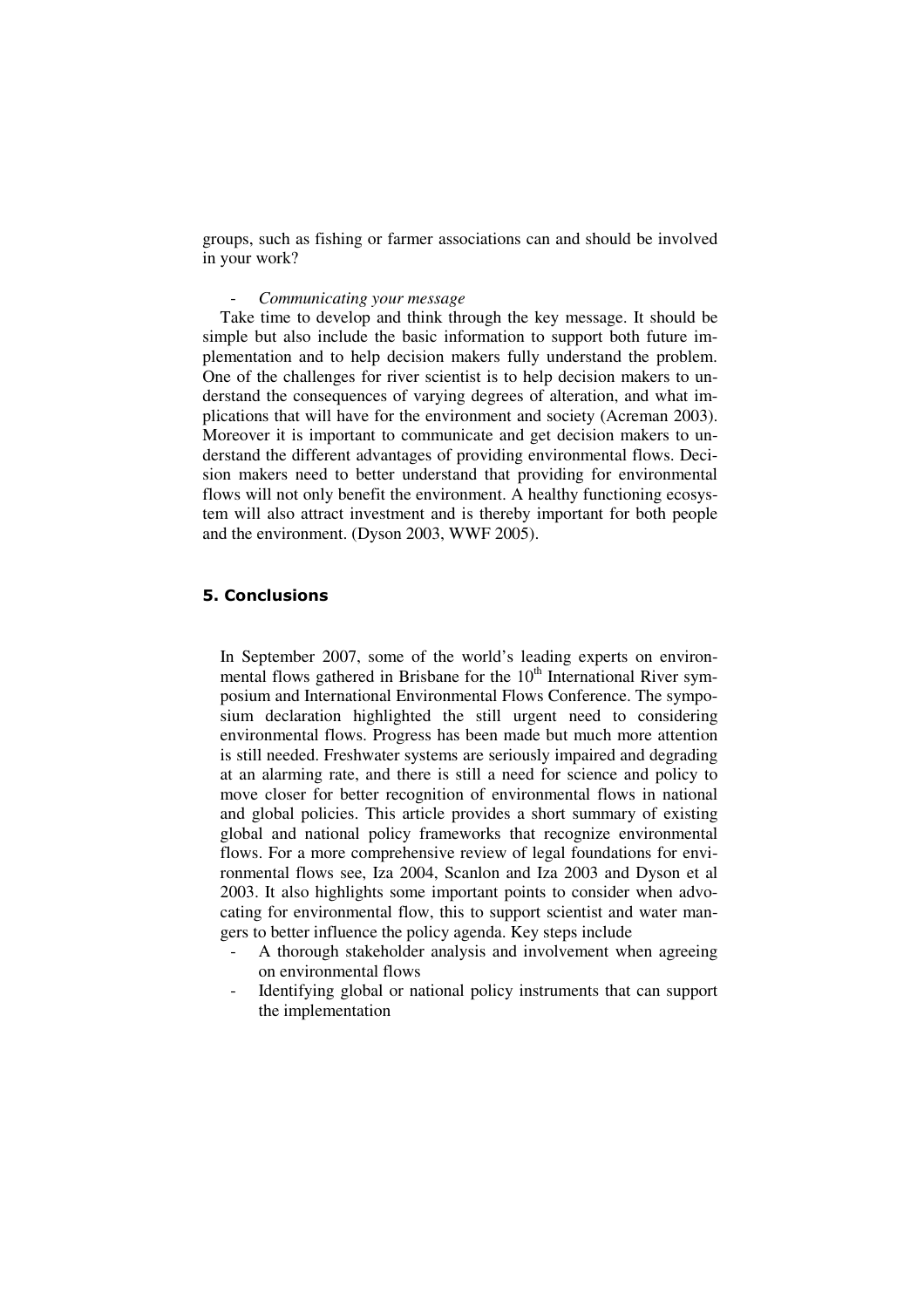- Building capacity for its implementation including; a clear understanding of the problem and the political context, identifying partners, and developing a strong communication strategy

This will be important steps to consider in future efforts estimating envirandom the completion of the concept into relevant laws, policies and programs.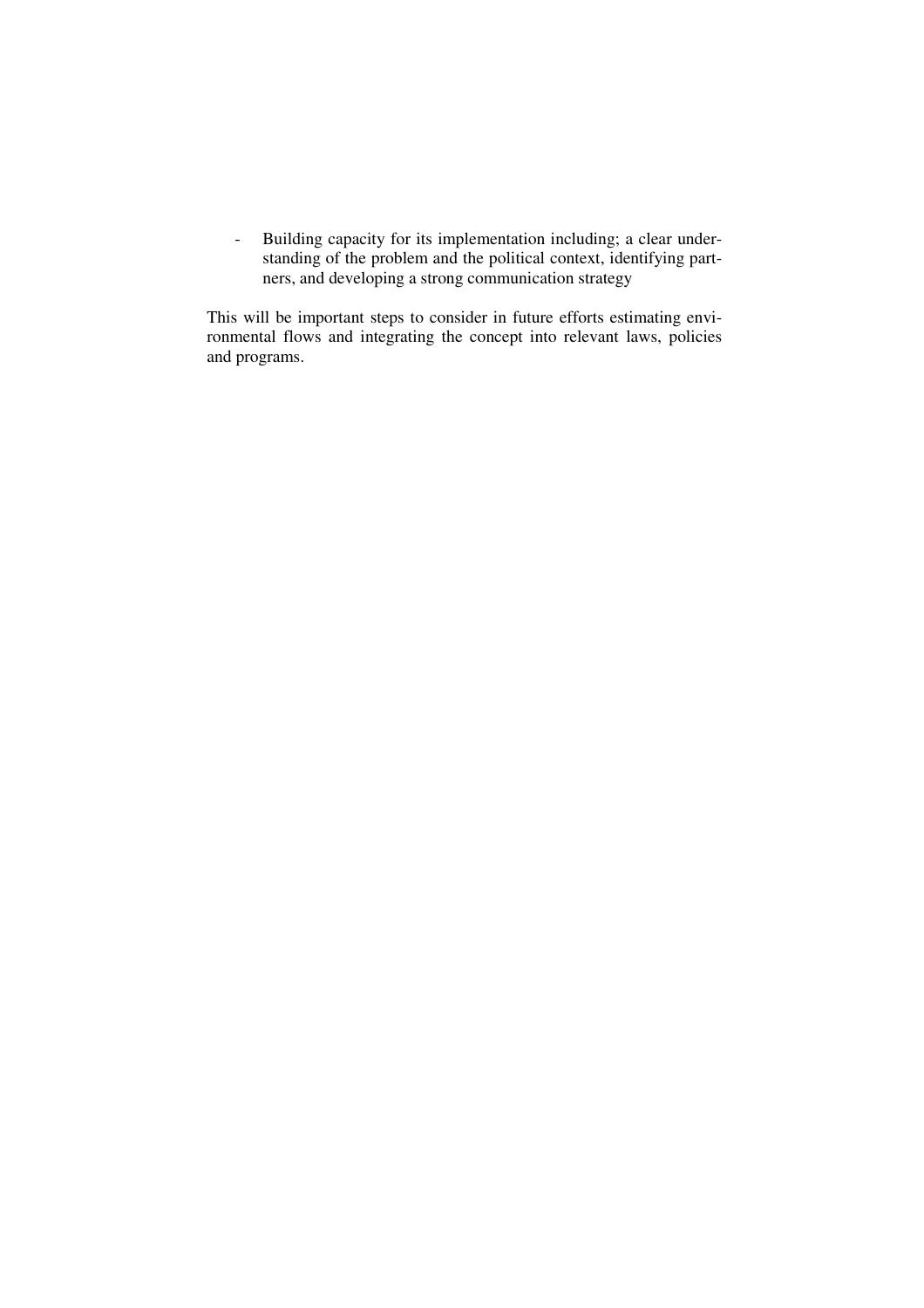# **References**

Acreman M, Dunbar MJ (2004) Defining environmental flow requirements a review. Hydrology and Earth System Science, 8 (5), 861-876

- Acreman (2007)Guidance on environmental flow releases from impoundments to implement the water framework directive. Center for Ecology and Hydrology.
- Attila T, Maurizio A (2001) The United Nations Convention on the Law of the Non-Navigational Uses of International Watercourses 245 Kluwer
- Bojö J, Reddy R (2003) Poverty Reduction Strategies and the Millenium Devlopment Goal on Environmental sustainability. Opportunities for Alignment. World Bank environment Department Paper No. 92. Washington DC, World Bank
- Constanza R, d' Arge R, de Groot R, Farber S, Grasso M, Hannon B, Limburg K, Naeem S, O´Neill R V, Paruelo J, Raskin RG, Sutton P, Van den Belt M (1997) The value of the world's ecosystems services and natural capital. Nature 387: 253-260
- Convention on Biological Diversity CBD (1992) Online at www.cbd.int
- Convention on the Law of Non-Navigational Uses of International Watercourses (1997) UN Doc. A/51 869, 21 May 1997.
- Dyson M, Bergkamp G, Scanlon J (eds) (2003) Flow. The Essential of Environmental Flows. IUCN, Gland, Swizerland and Cambridge, UK.  $Xiv + 118$  pp
- Dyson M (2007) Legal and governance regimes for effective management of environmental flows in Australia's Murray- Darling basin, Adelaide Australia
- European Commission(2002) WFD Common Implementation Strategy (CIS) Guidance on public participation in relation to the water framework directive, Active involvement, consultation and Public access to information
- Environmental Agency (2007) Ribble Integrated Catchment Plan, Online www.environment-agency.gov.uk
- GWP (2000) Integrated Water Resources Management. Global Water Partnership, Stockholm
- Iza, Alejandro (Ed.) 2004. International water Governance: Conservation of Freshwater Ecosystem. Vol.1 International Agreements-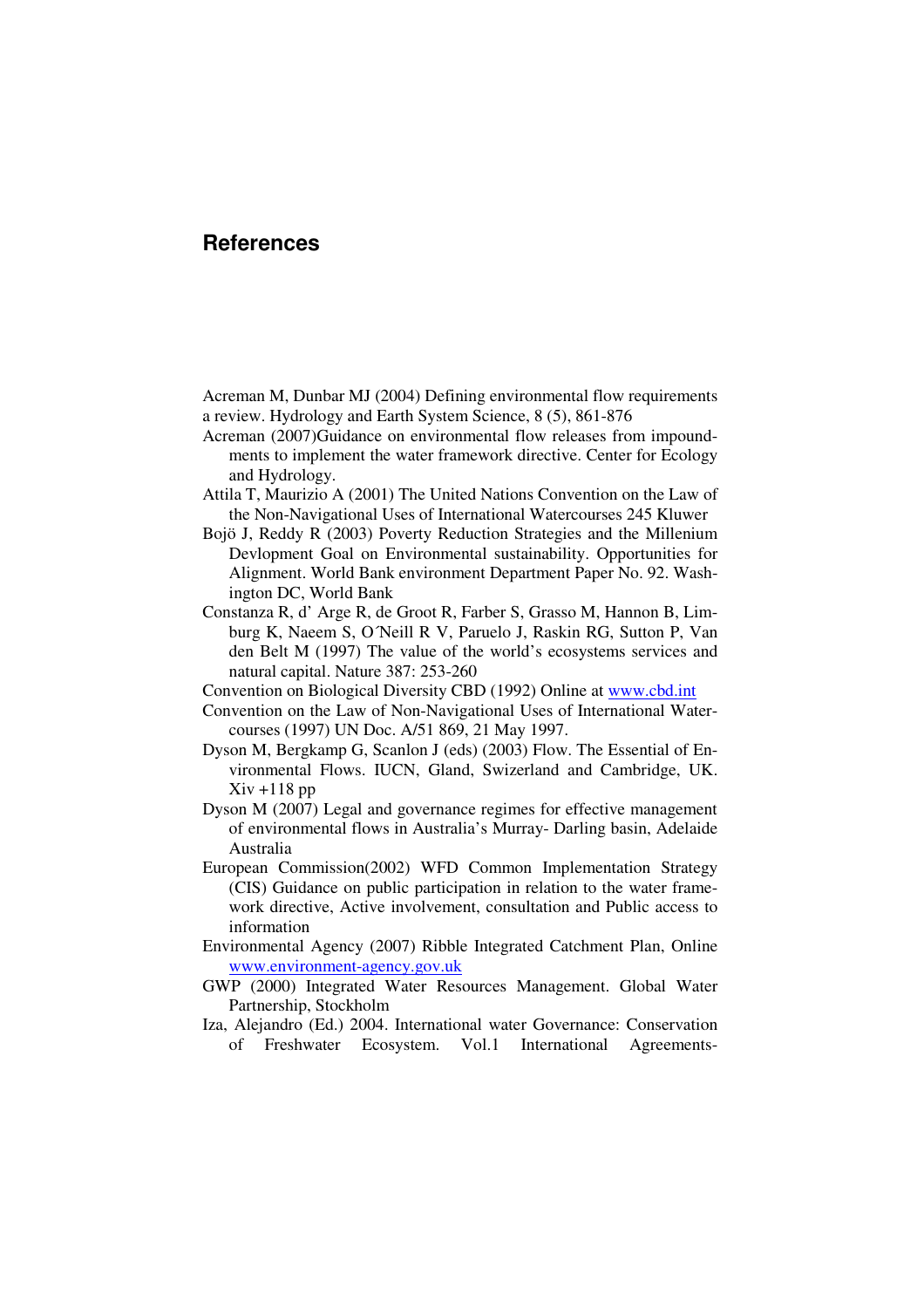Compilation and Analysis. IUCN, Gland, Swizerland and Cambridge, UK. Xiii + 324pp

- Kratz D (2006) Going with the Flow: Preserving and Restoring Instream Water Allocation. The World's Water: 2006-2007, Gleick, P (Ed.) Island press
- Lothigius J and Rönnberg Galmor M (2004), Using Environmental Conventions in Development Cooperation. Sida. ISBN 91-585-5926 9
- Loures F, Dellapenna JW (2007) Forthcoming developments in international law: proposal for a way a head. Water Environment 21
- Millennium Ecosystem Assessment Ma (2005) Ecosystems and Human Well Being Current States and Trends, Volume 1 and 2. Washington DC: Island Press
- Moore M (2004) Perceptions and interpretations of Environmental Flows and Implications for future water resources management – A Survey study. Master Thesis. Department of Water and the Environmental Studies, Linköping University, Sweden

Republic of South Africa (1998) National Water Act Act No 36 of 1998

- Ramsar (1971)On line at http://www.ramsar.org/key\_conv\_e\_1971.htm
- Revenga CJ, Brunner N, Henniger K, Kessem, Payne R (2000) Pilot Analysis of Freshwater Ecosystems. Washington DC USA, World Resources Institute pp.83
- Tharme RE (2003) A Global Perspective on Environmental Flow Assessment: Emerging trends in the development and application of environmental flow methodologies for rivers. River Research and Application 19 (5-6): 397-441
- World Resources Institute WRI (2005) The Wealth of the Poor Managing Ecosystems to fight poverty. Washington DC: WRI in collaboration with United Nations Development Programme, United Nations Environmental Programme, and World Bank
- WWF World Wide Fund for Nature (2004) Advocacy and lobbying. The WWF College for Conservation Leadership. Zeist, Netherlands
- WWF World Wide Fund for Nature (2006) Free flowing rivers Economic luxury or ecological necessity. WWF Global Freshwater Programme, Zeist Netherlands
- World Water Assessment Programme (2006) Water a shared responsibility The United Nations World Water Development Report 2. United Nations Educational, Scientific and Cultural Organization, UNESCO, Berghahn Books, NY
- Scanlon J (2002) Towards Upstream/Downstream Hydrosolidarity From Taking, to Capping to Returning: the Story of Restoring Environment Flows in the Murray Darling Basin in Australia, Stockholm International Water Institute Seminar